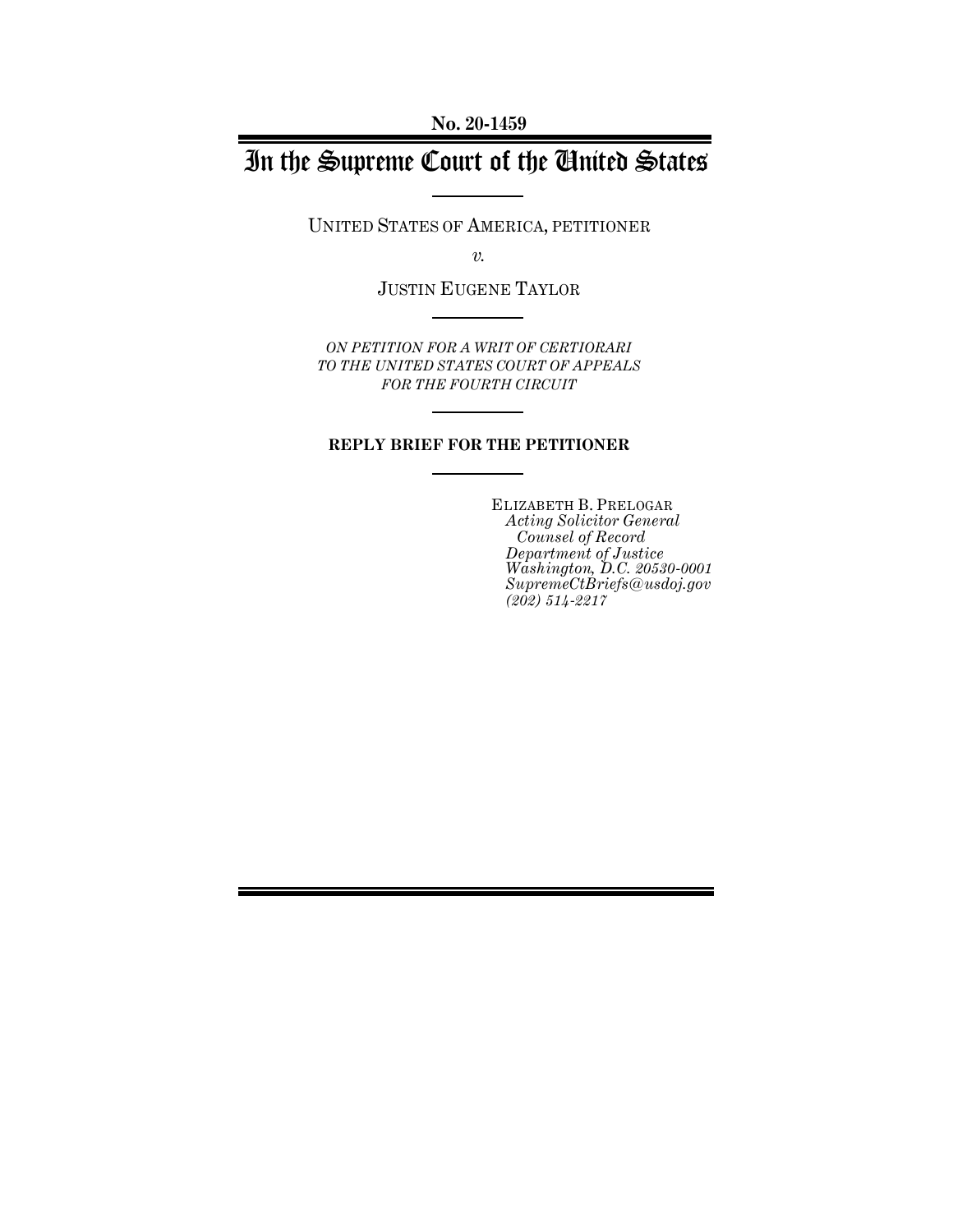### **TABLE OF CONTENTS**

Page

| B. The question presented warrants review in this case  5 |  |
|-----------------------------------------------------------|--|

### **TABLE OF AUTHORITIES**

### Cases:

### Statutes:

| Hobbs Act, 18 U.S.C. 1951 et seq.: |  |
|------------------------------------|--|
|                                    |  |
|                                    |  |
|                                    |  |
|                                    |  |

### (I)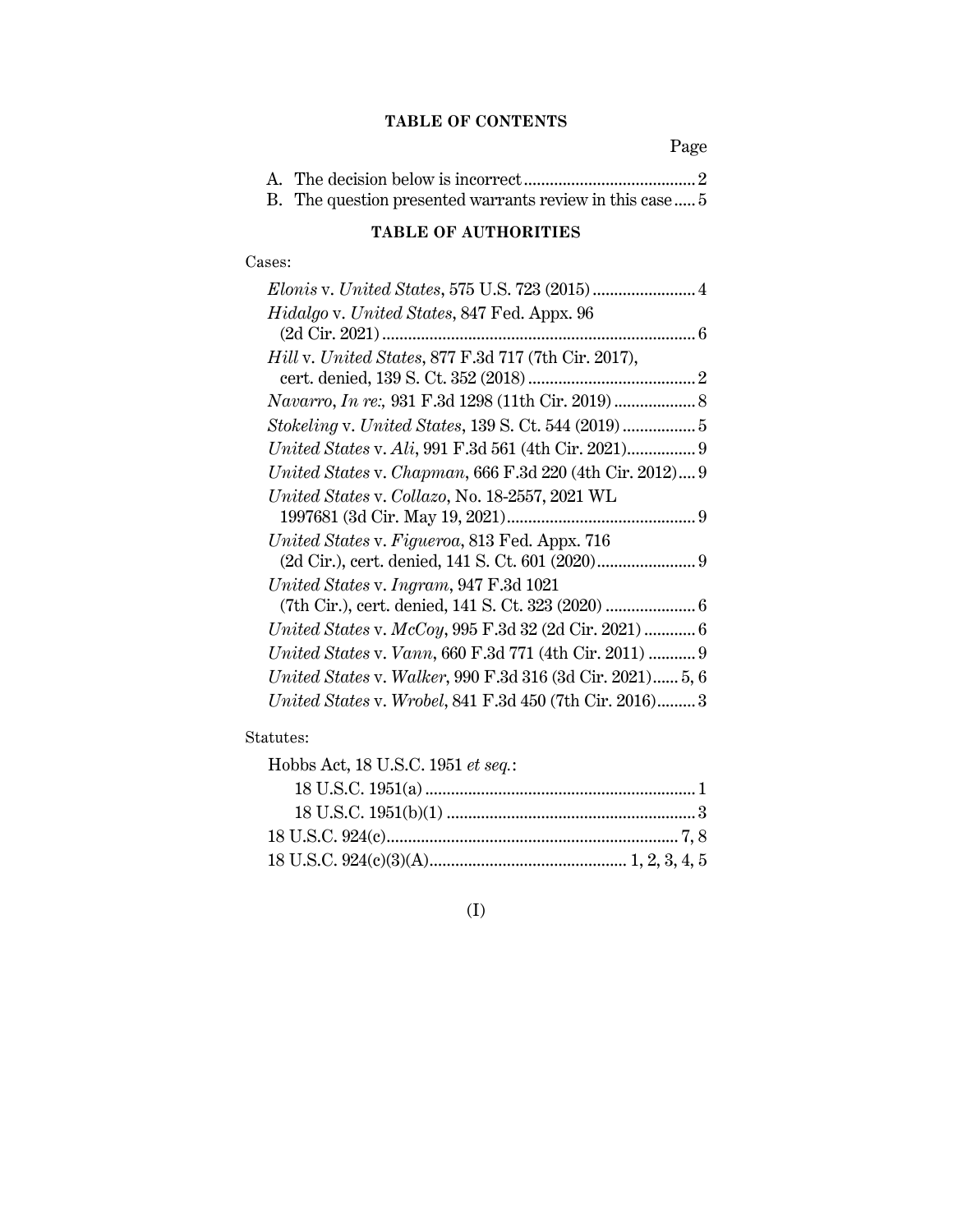## In the Supreme Court of the United States

No. 20-1459

UNITED STATES OF AMERICA, PETITIONER

*v.*

JUSTIN EUGENE TAYLOR

*ON PETITION FOR A WRIT OF CERTIORARI TO THE UNITED STATES COURT OF APPEALS FOR THE FOURTH CIRCUIT*

#### **REPLY BRIEF FOR THE PETITIONER**

As the petition for a writ of certiorari explains, the Fourth Circuit's decision in this case erroneously excised a common and violent federal crime—attempted Hobbs Act robbery, in violation of 18 U.S.C. 1951(a) from the definition of "crime of violence" in 18 U.S.C.  $924(c)(3)(A)$ . In doing so, it rejected the common-sense reading of Section  $924(c)(3)(A)$  that every other court of appeals to consider the issue has adopted and that has been the basis for hundreds of convictions in the nearly four decades since the statute was enacted. And the court thereby created an indisputable circuit conflict that has continued to expand even as the petition has been pending.

Respondent offers no sound reason for allowing that aberrant decision to go unreviewed. He asserts that this Court's intervention would be premature, but the Fourth Circuit refused to reconsider its decision en banc, and it is highly improbable that the five circuits

(1)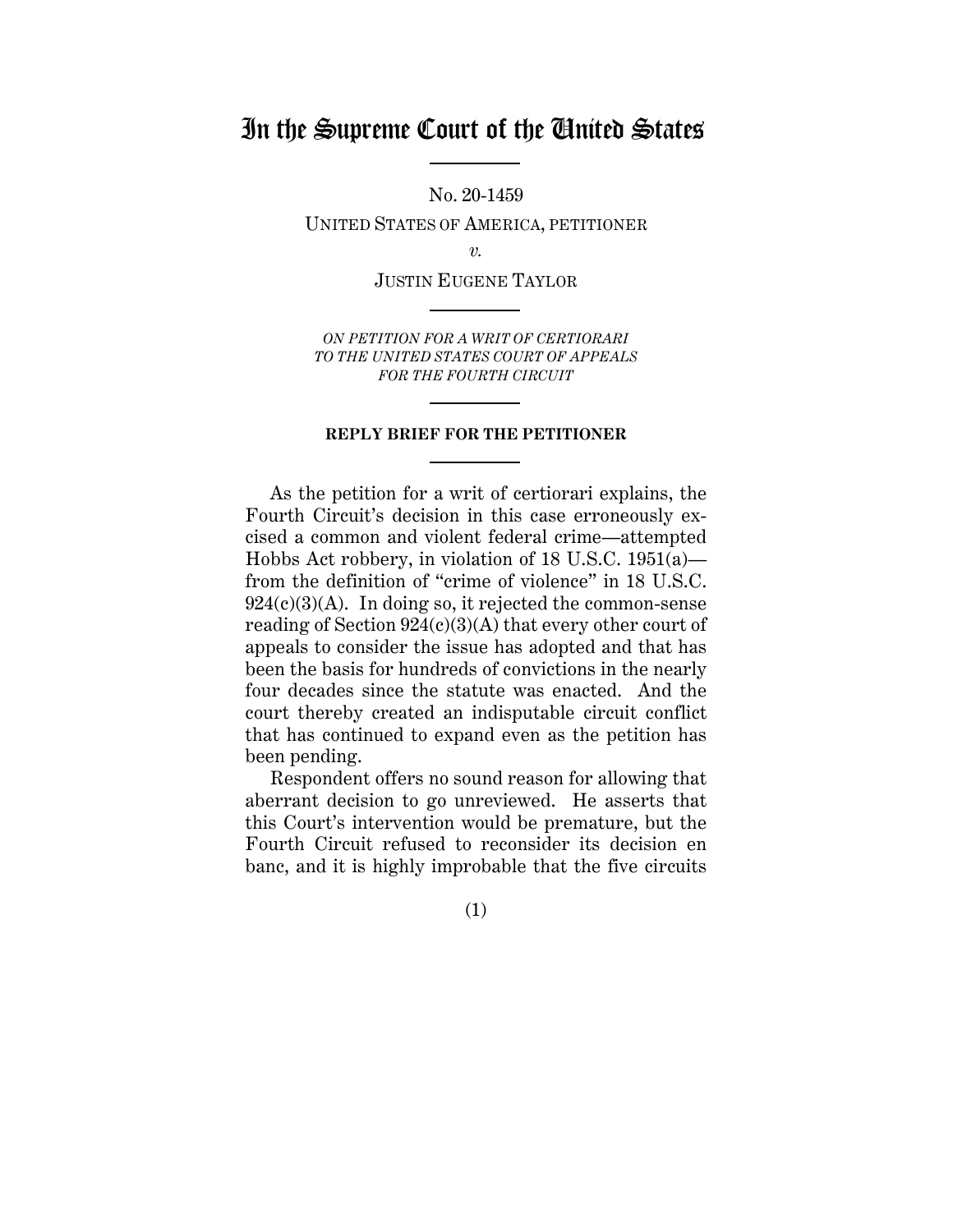that have adopted the opposite rule will all reverse course. Respondent also contends that this case is a poor vehicle for further review because he could prevail on an alternate argument on remand, but his alternative argument lacks merit, and the erroneous precedential decision below would warrant correction irrespective of whether the Fourth Circuit could have found a different ground for granting respondent relief. This Court should reject respondent's call for delay, grant the petition, and reverse.

#### **A. The Decision Below Is Incorrect**

The Fourth Circuit misinterpreted the elements clause of Section  $924(c)(3)(A)$  in concluding that attempted Hobbs Act robbery is not a "crime of violence." Every other court of appeals to consider the question has reached the opposite conclusion, which is consistent with the statute's plain text and history. For the reasons explained in the petition (Pet. 10-19), attempted Hobbs Act robbery "has as an element the use, attempted use, or threatened use of physical force against the person or property of another."  $18$  U.S.C.  $924(c)(3)(A)$ .

In contending otherwise, respondent largely rehashes the decision below, without any meaningful attempt to address the flaws that the petition identified. See Br. in Opp. 11-14. In particular, this Court's understanding of the word "threat" supports a broader reading of the "threatened use of physical force" referenced in Section  $924(c)(3)(A)$  than respondent or the Fourth Circuit acknowledge. See Pet. 13-14 (brackets and citations omitted). Furthermore, as other circuits have recognized, "an element of attempted force operates the same as an element of completed force" for the purposes of identifying "crimes of violence." *Hill* v. *United States*, 877 F.3d 717, 719 (7th Cir. 2017), cert. denied, 139 S. Ct.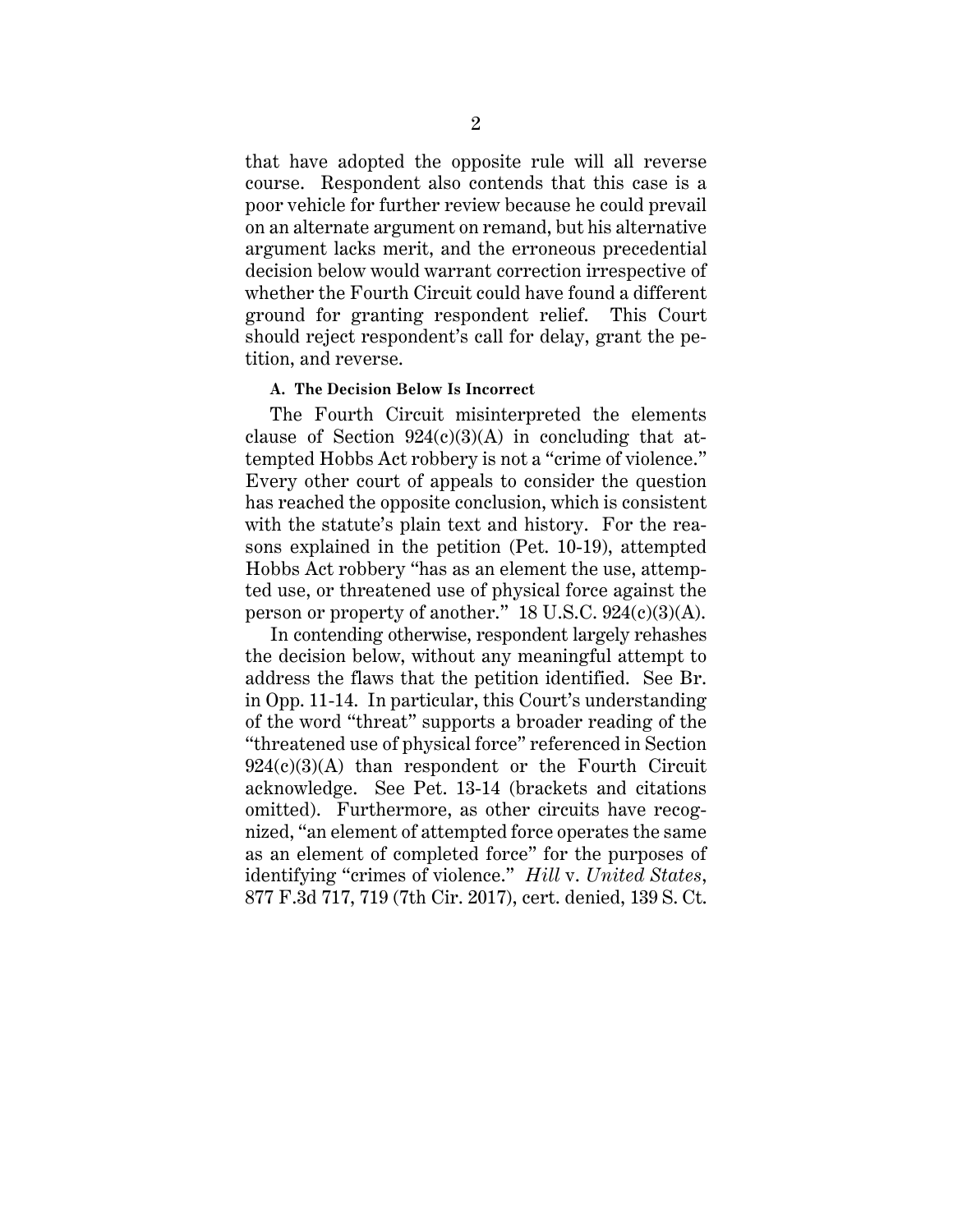352 (2018); see Pet. 11-15. And like the Fourth Circuit, respondent disregards the Hobbs Act's requirement that a robbery involve taking or obtaining property "against [the victim's] will." 18 U.S.C. 1951(b)(1); see Pet. 18.

Respondent's hypothetical category of "attempted threat" cases in which the perpetrators would never have done anything forceful, even if the victim resisted, is nonexistent. Like the Fourth Circuit, respondent fails to support his assertion of overbreadth with a citation to even a single example of an attempted Hobbs Act robbery conviction premised on such conduct. To the contrary, respondent's one asserted example—*United States* v. *Wrobel*, 841 F.3d 450 (7th Cir. 2016)—plainly involved attempted violence. Had the attempted robbery of a diamond merchant in that case been carried out, it would have gone according to the following plan: "We drive up, the doors are open; we throw the Jew [*i.e.*, the diamond merchant] inside . . . we take the diamonds." *Id.* at 453 (brackets in original). The defendants were arrested en route, never getting a chance to "throw" the victim into the van that they had rented for that purpose. *Ibid.* But their offense plainly involved the "threatened" or "attempted" use of physical force within the meaning of Section  $924(c)(3)(A)$ , as would any conduct that suffices for conviction in light of the Hobbs Act's requirement to take property "against [the victim's] will," 18 U.S.C. 1951(b)(1).

Respondent adopts the Fourth Circuit's hypothetical of a would-be Hobbs Act robber who "case[s] the store that he intends to rob, discuss[es] plans with a coconspirator, and buy[s] weapons to complete the job." Pet. App. 10a; see Br. in Opp. 12. Like the Fourth Circuit, respondent simply asserts that such a defendant has not used, attempted to use, or threatened to use physical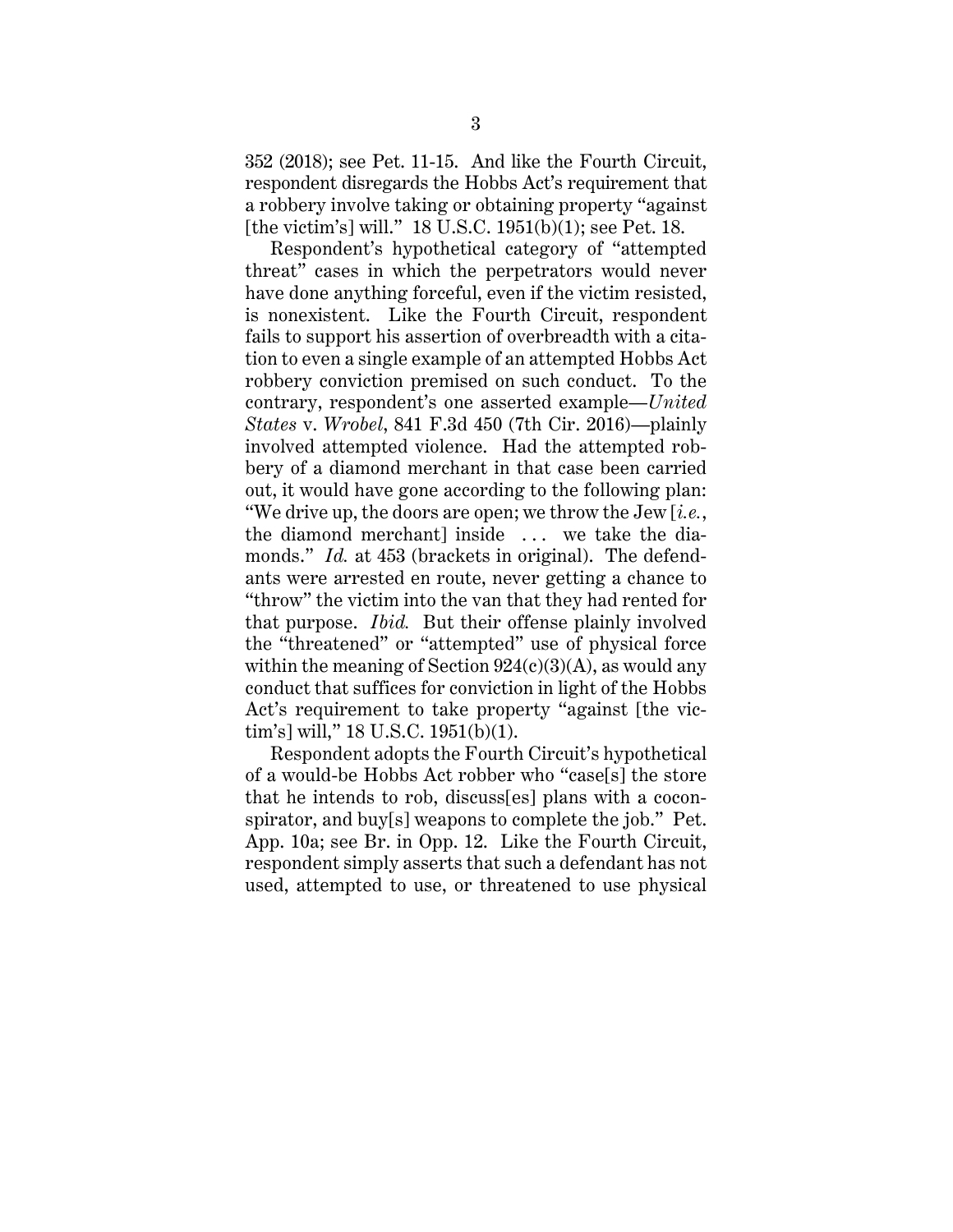force. Br. in Opp. 12-13. But in normal parlance and under this Court's precedents, such a defendant *has* "threatened" the use of force,  $18$  U.S.C.  $924(c)(3)(A)$ , as his conduct "conveys the notion of an intent to inflict harm" as it "would be understood by a reasonable person," either the victim or someone else who observed it. *Elonis* v. *United States*, 575 U.S. 723, 732, 737 (2015); see Pet. 13-14. And that is true regardless of any private hope to overcome his victim's will without having to physically injure her with his weapons. See *Elonis*, 575 U.S. at 732-733 (explaining that the characterization of a defendant's conduct as a "threat" does not turn on his mental state).

Respondent also posits an attempted Hobbs Act robbery in which the defendant drafts a note threatening force, places it in his pocket, but never "actually delivers that note to anyone," and privately "does not intend to follow through with physical harm." Br. in Opp. 14. To the extent that conduct could amount to an attempted Hobbs Act robbery—and no case showing that has been identified by respondent or the court of appeals—respondent provides no sound reason for excluding such an attempted robbery from Section  $924(c)(3)(A)$ 's elements clause. See Pet. 14-15. Respondent does not identify any statutory language or case law requiring that a "threatened use of physical force,"  $18$  U.S.C.  $924(c)(3)(A)$ , be communicated to a particular person. See Br. in Opp. 14 n.5 (acknowledging case law under which a threat need not reach the victim herself). And respondent does not explain why memorializing a threat to use physical force in writing fails to qualify as the "threatened use of physical force," even if the note does not make it all the way to the victim.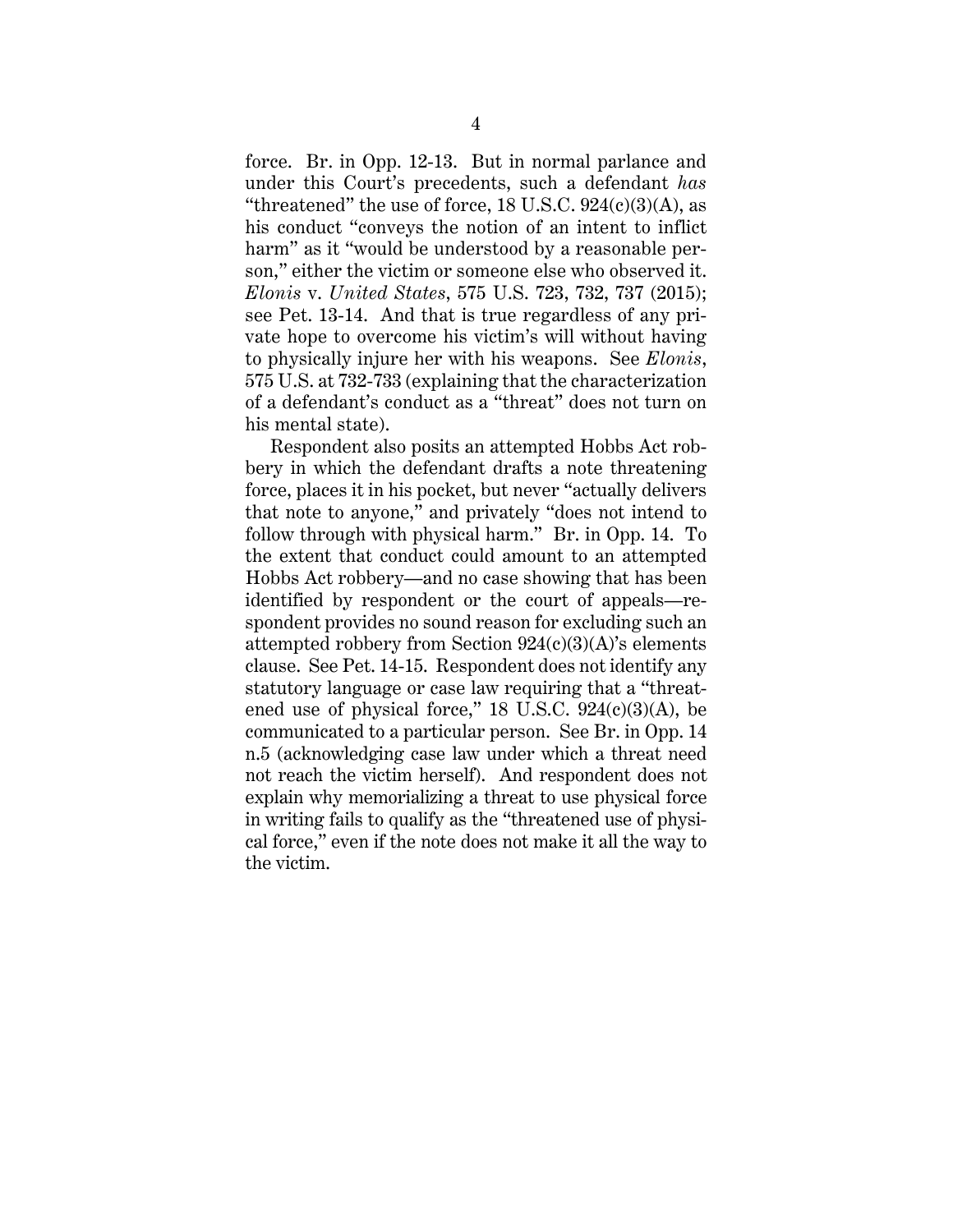Finally, respondent criticizes (Br. in Opp. 15) the government for pointing out that excluding attempted Hobbs Act robbery from Section  $924(c)(3)(A)$  would be inconsistent with statutory history. See Pet. 15-17. But he does not dispute that robbery—including robbery committed by threat of force—is the "quintessential" elements-clause crime. *Stokeling* v. *United States*, 139 S. Ct. 544, 551 (2019). Nor does he dispute that the legislative record of Section  $924(c)(3)(A)$ 's enactment explicitly shows that it was designed to cover attempt crimes —including attempts to commit crimes that can be committed through threats. See Pet. 17. Acknowledging that history does not atextually "expand the reach of a federal criminal statute," Br. in Opp. 15, but instead simply reinforces that the text does indeed cover attempted robbery, a common and violent federal crime. As the Third Circuit has recognized, the "elected lawmakers wanted to categorically include attempt crimes in the statutory definition, and they said so plainly." *United States* v. *Walker*, 990 F.3d 316, 330 (2021).

#### **B. The Question Presented Warrants Review In This Case**

Respondent acknowledges that the Fourth Circuit's decision in this case created a circuit conflict. He provides no sound reason for this Court to delay in resolving it.

1. Respondent does not meaningfully dispute that the courts of appeals are divided—now 5-1, with the decision below as the outlier—on the question presented. See Pet. 19-20; see also *ibid.* (observing that the Fourth Circuit's reasoning is additionally in tension with the logic of two other circuits). As respondent himself observes (*e.g.*, Br. in Opp. 18), the Second Circuit recently joined the Third, Seventh, Ninth, and Eleventh Circuits in recognizing that attempted Hobbs Act robbery is a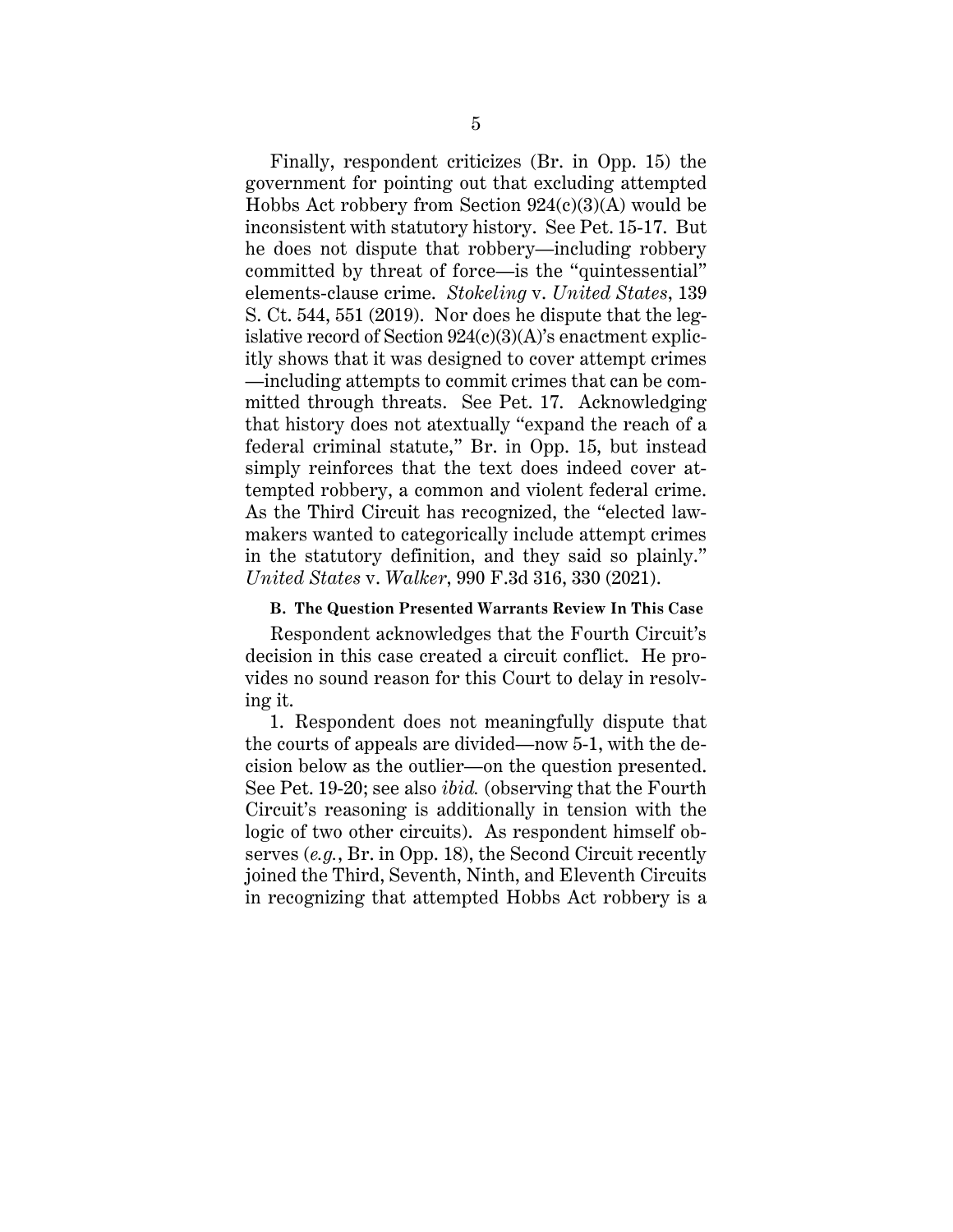crime of violence under Section 924(c)(3)(A). *United States* v. *McCoy*, 995 F.3d 32, 55 (2d Cir. 2021); see Pet. 19. The Second Circuit noted the Fourth Circuit's "attempt-to-threaten theory," but rejected it as unsound. *McCoy*, 995 F.3d at 56-57.

Although the Second Circuit, like the Third and Seventh Circuits, addressed the question presented in a plain-error posture, it resolved the question purely as a matter of law without relying on the any of the specific limitations on plain-error relief for forfeited claims. See *McCoy*, 995 F.3d at 55; *Walker*, 990 F.3d at 321 n.5, 328; *United States* v. *Ingram*, 947 F.3d 1021, 1025-1026 (7th Cir.), cert. denied, 141 S. Ct. 323 (2020). Accordingly, the Second Circuit has since applied its holding in a case on de novo review. See *Hidalgo* v. *United States*, 847 Fed. Appx. 96 (2021). And the Seventh Circuit stated that it would have reached the same result "[r]egardless of the standard of review." *Ingram*, 947 F.3d at 1025. Respondent thus errs (Br. in Opp. 8) in attributing the circuit conflict in part to differences in the standard of review.

Respondent appears to acknowledge that this Court should review the question presented at some point, but asserts that review now would be "premature." Br. in Opp. 7. The circuit conflict, however, is ripe for—and warrants—resolution. The Fourth Circuit has denied en banc review of the decision below, and any speculation that all of the conflicting circuits will overrule their contrary precedents is implausible. Indeed, not only the Second Circuit, but also the Third Circuit, has expressly acknowledged the decision below and rejected its reasoning. See *Walker*, 990 F.3d at 328. And the Ninth Circuit denied a petition for rehearing en banc making the same argument. Appellant's Pet. at 20-22, *United States* v. *Dominguez* (No. 14-10268).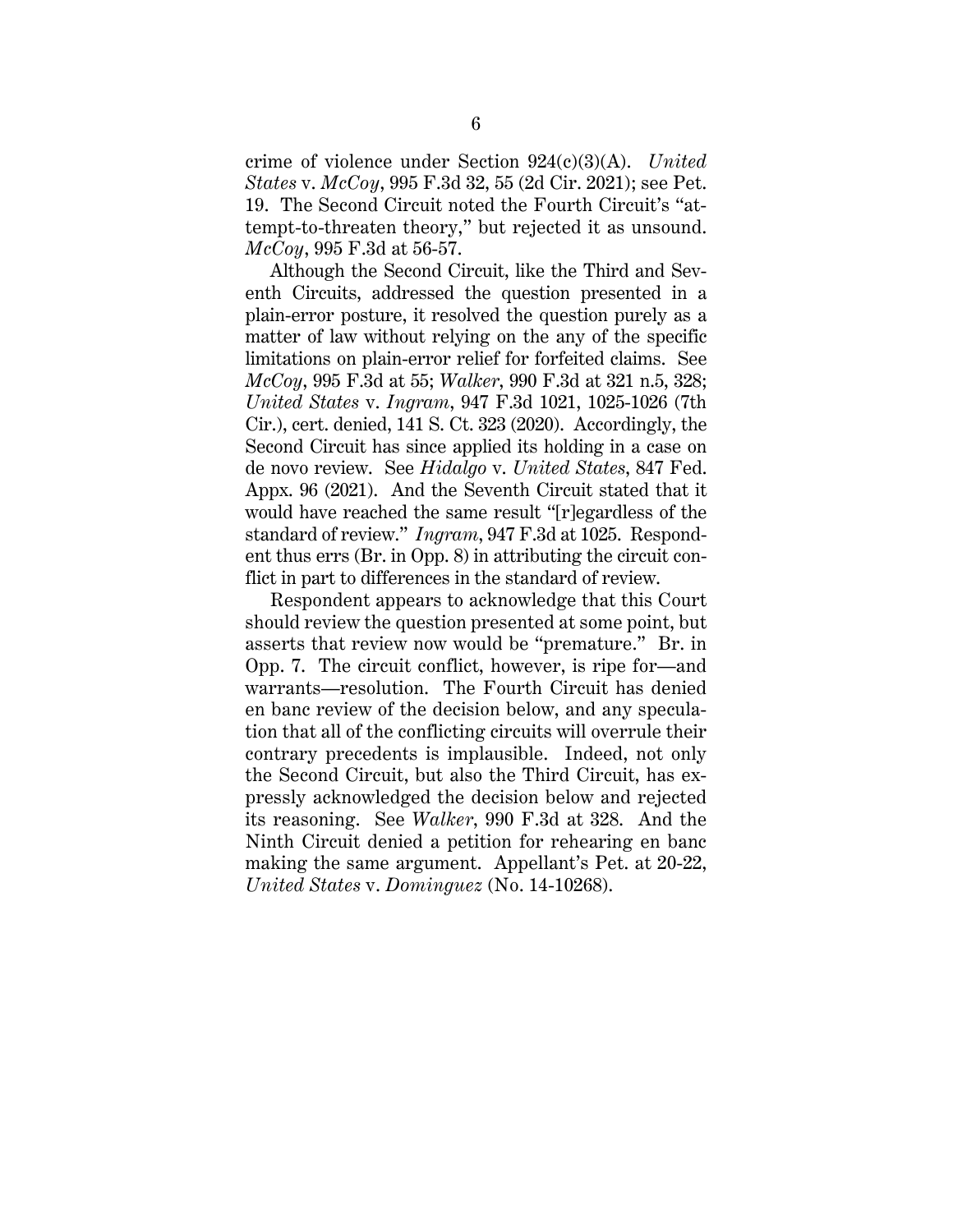The conflict is thus both square and mature, and no "further percolation" (Br. in Opp. 1) is necessary for it to warrant this Court's intervention. Any "novel[ty]" (*ibid.*) that respondent perceives in the government's specific contentions here is a product only of the Fourth Circuit's outlier decision. Respondent advanced his attempted-threat theory for the first time in his reply brief in the court of appeals (Resp. C.A. Reply Br. 11- 12), and the court adopted it. The government then responded in its petition for panel or en banc rehearing, see C.A. Pet. for Reh'g 5-9, which the court refused to grant, see Pet. App. 28a. Following that refusal, nothing but this Court's review will eliminate the conflict.

2. As the petition demonstrates (at 20-23), the question presented is exceptionally important. Although respondent asserts (Br. in Opp. 9) that the government has "overstate[d]" the question's significance, he does not actually dispute the government's estimate of the number of Section 924(c) convictions predicated on attempted robbery. Nor does he suggest a better way of quantifying the number of affected cases than the methodology outlined in the petition. And a legal question that could affect over 100 convictions obtained each year—including, potentially, convictions in otherwise-closed cases like this one—is undoubtedly important. See *id.* at 10*.* 

As explained in the petition (at 21), the United States Attorney's Office in the Eastern District of Virginia has already identified at least 23 affected cases in that district alone. Respondent would subtract (Br. in Opp. 10) one of those cases on the ground that "the defendant has already been resentenced," but the defendant in the cited case was resentenced precisely because the decision below invalidated his Section 924(c) conviction. See *Kargbo* v. *United States*, No. 1:10-cr-177, D. Ct. Doc.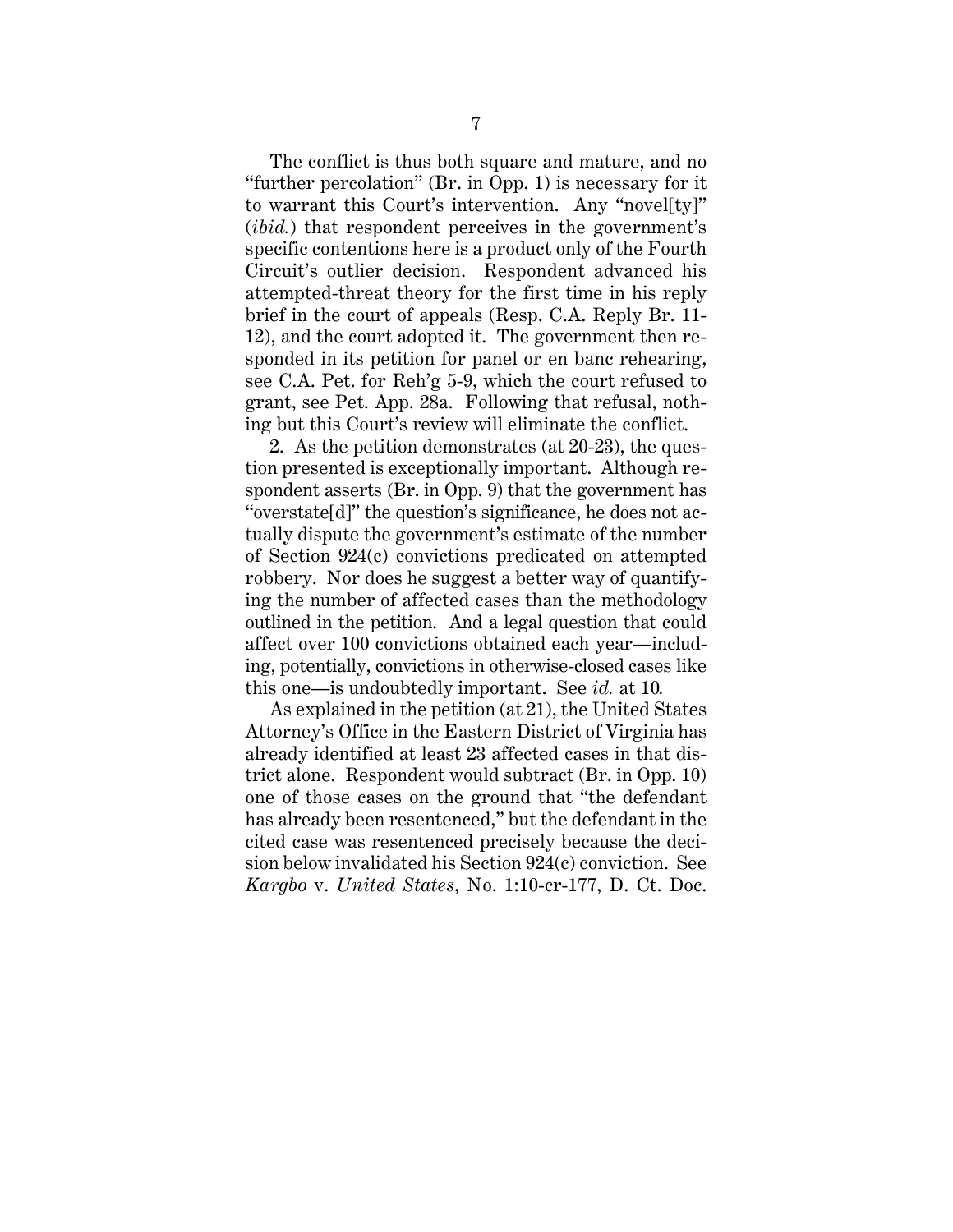201 (Apr. 23, 2021). In the absence of review from this Court, the same will occur in this case and others involving violent firearm-related conduct. Four of the 23 defendants were involved in a murder during an attempted robbery, see *United States* v. *Murry*, No. 2:11-cr-73-1, D. Ct. Doc. 103 (Oct. 21, 2011), 160 (Jan. 20, 2012); *United States* v. *Stevens*, No. 2:11-cr-73-2, D. Ct. Doc. 276 (Oct. 11, 2012); *United States* v. *Holley*, No. 2:11-cr-73-3, D. Ct. Doc. 274 (Oct. 11, 2012); *United States* v. *Gober*, No. 2:11-cr-73-5, D. Ct. Doc. 157 (Jan. 18, 2012), 185 (Apr. 12, 2012); two were involved in an attempted murder during an attempted robbery, see *United States* v. *Brown*, No. 3:11-cr-63-1, D. Ct. Doc. 124 (Nov. 29, 2011); *United States* v. *Oliver*, No. 3:11-cr-63-2, D. Ct. Doc. 122 (Nov. 28, 2011); and one defendant was involved in three murders during attempted robberies, see *United States* v. *Cook*, No. 1:11-cr-188, D. Ct. Doc. 49 (Sept. 6, 2011), 50 (Nov. 10, 2011).

3. This case is an ideal vehicle for further review. Respondent does not dispute that the question is squarely presented, was thoroughly considered below, and provided the sole basis for the court of appeals' decision. He instead contends (Br. in Opp. 17) that even if attempted Hobbs Act robbery is a valid Section 924(c) predicate, his own Section 924(c) conviction would still be infirm because that conviction rested on two predicate offenses, the other of which is invalid. That is both incorrect and irrelevant.

As multiple circuits have recognized, a defendant's guilty plea to a Section 924(c) offense based on valid and invalid predicates may be upheld if the record establishes that the defendant used a firearm in connection with the valid predicate. See, *e.g.*, *In re: Navarro*, 931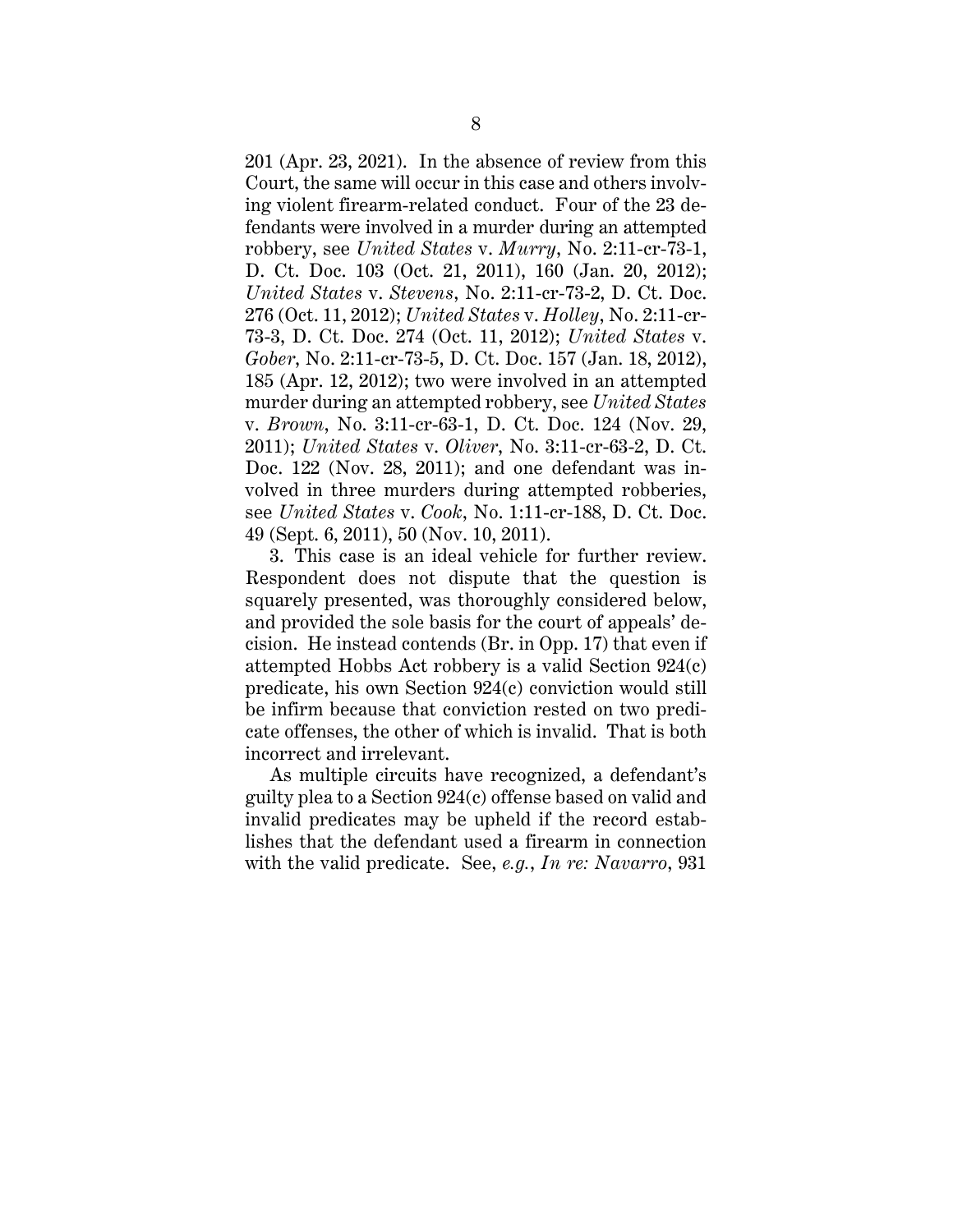F.3d 1298, 1302 (11th Cir. 2019); *United States* v. *Collazo*, No. 18-2557, 2021 WL 1997681, at \*4 (3d Cir. May 19, 2021); *United States* v. *Figueroa*, 813 Fed. Appx. 716, 720 (2d Cir.), cert. denied, 141 S. Ct. 601 (2020). The Fourth Circuit would likely follow that same approach if this Court were to reverse the decision below and remand. The Fourth Circuit has applied harmlesserror review in analogous circumstances where the conviction followed a trial, see *United States* v. *Ali*, 991 F.3d 561, 575 (2021); respondent's plea here involved an admission not just to the conspiracy, but to participating in the attempted armed Hobbs Act robbery in which the victim was shot to death, C.A. J.A. 50; and neither of the decisions cited in the petition would entitle respondent to relief, see *United States* v. *Chapman*, 666 F.3d 220, 228 (4th Cir. 2012) (focusing on specific theory of guilt for a defendant who "plead[ed] guilty to a formal charge in an indictment which alleges conjunctively the disjunctive components of a statute"); *United States* v. *Vann*, 660 F.3d 771, 774 (4th Cir. 2011) (en banc) (per curiam) (same**)**.

In any event, even assuming that the Fourth Circuit could have premised relief on an alternative ground, it did not. It instead issued a published decision that relied solely on its erroneous resolution of the question presented, on which it then denied en banc review. It thereby created an entrenched circuit conflict on a highly significant issue. This Court should grant certiorari to review the Fourth Circuit's aberrant and unsound approach.